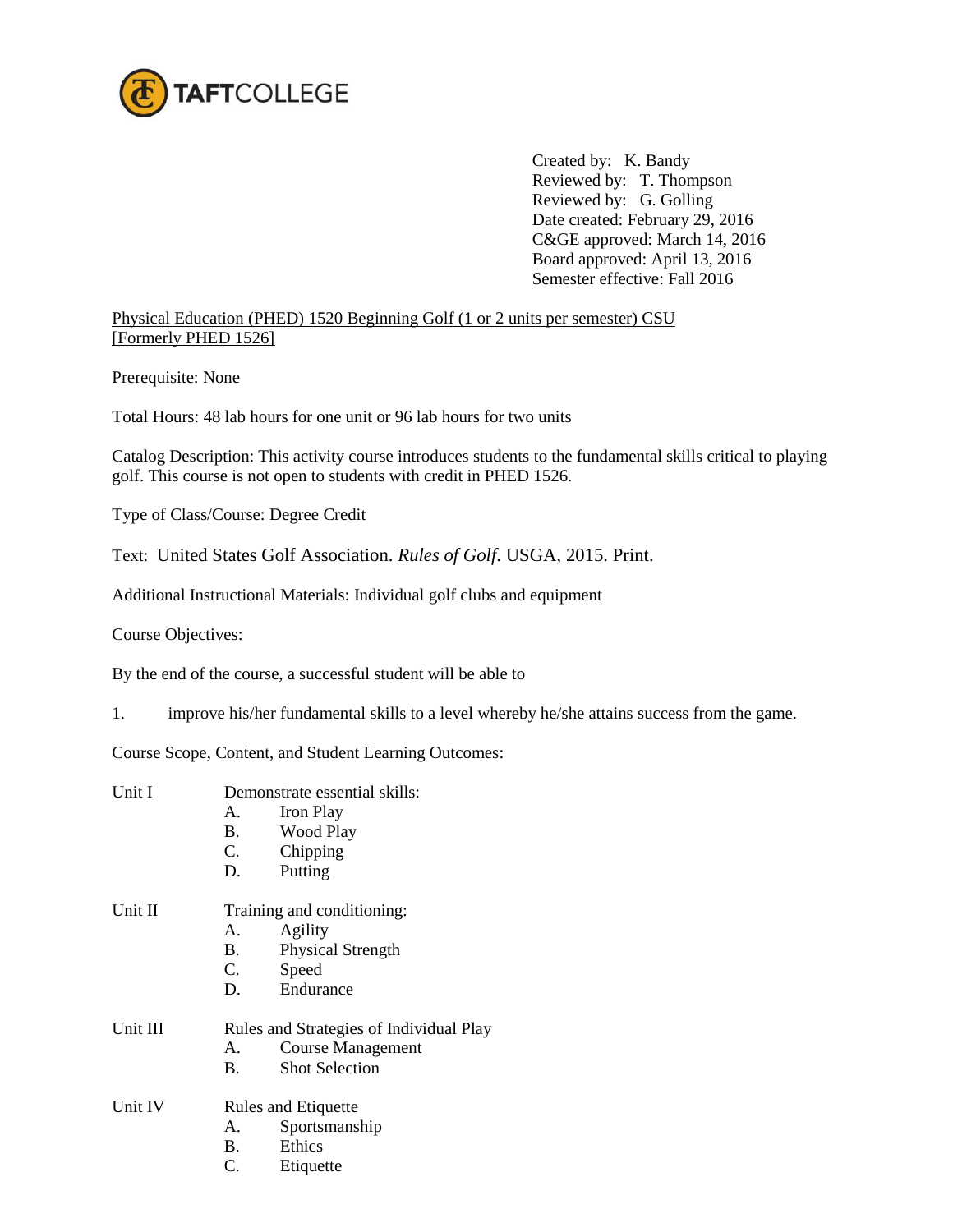

Methods of Instruction:

- 1. Practice and instruction of basic skills and techniques
- 2. Oral Instruction
- 3. Multimedia Presentations

Methods of Evaluation:

- 1. Skill demonstrations, including:
	- a. performance exams
- 2. Written assignments

Supplemental Data:

| TOP Code:                    | 083500: Physical Education                                           |
|------------------------------|----------------------------------------------------------------------|
| <b>SAM Priority Code:</b>    | E: Non-Occupational                                                  |
| <b>Distance Education:</b>   | Not Applicable                                                       |
| Funding Agency:              | Y: Not Applicable(funds not used)                                    |
| Program Status:              | 1: Program Applicable                                                |
| Noncredit Category:          | Y: Not Applicable, Credit Course                                     |
| <b>Special Class Status:</b> | N: Course is not a special class                                     |
| <b>Basic Skills Status:</b>  | N: Course is not a basic skills course                               |
| Prior to College Level:      | Y: Not applicable                                                    |
| Cooperative Work Experience: | N: Is not part of a cooperative work experience education<br>program |
| Eligible for Credit by Exam: | NO                                                                   |
| Eligible for Pass/No Pass:   | C: Pass/No Pass                                                      |